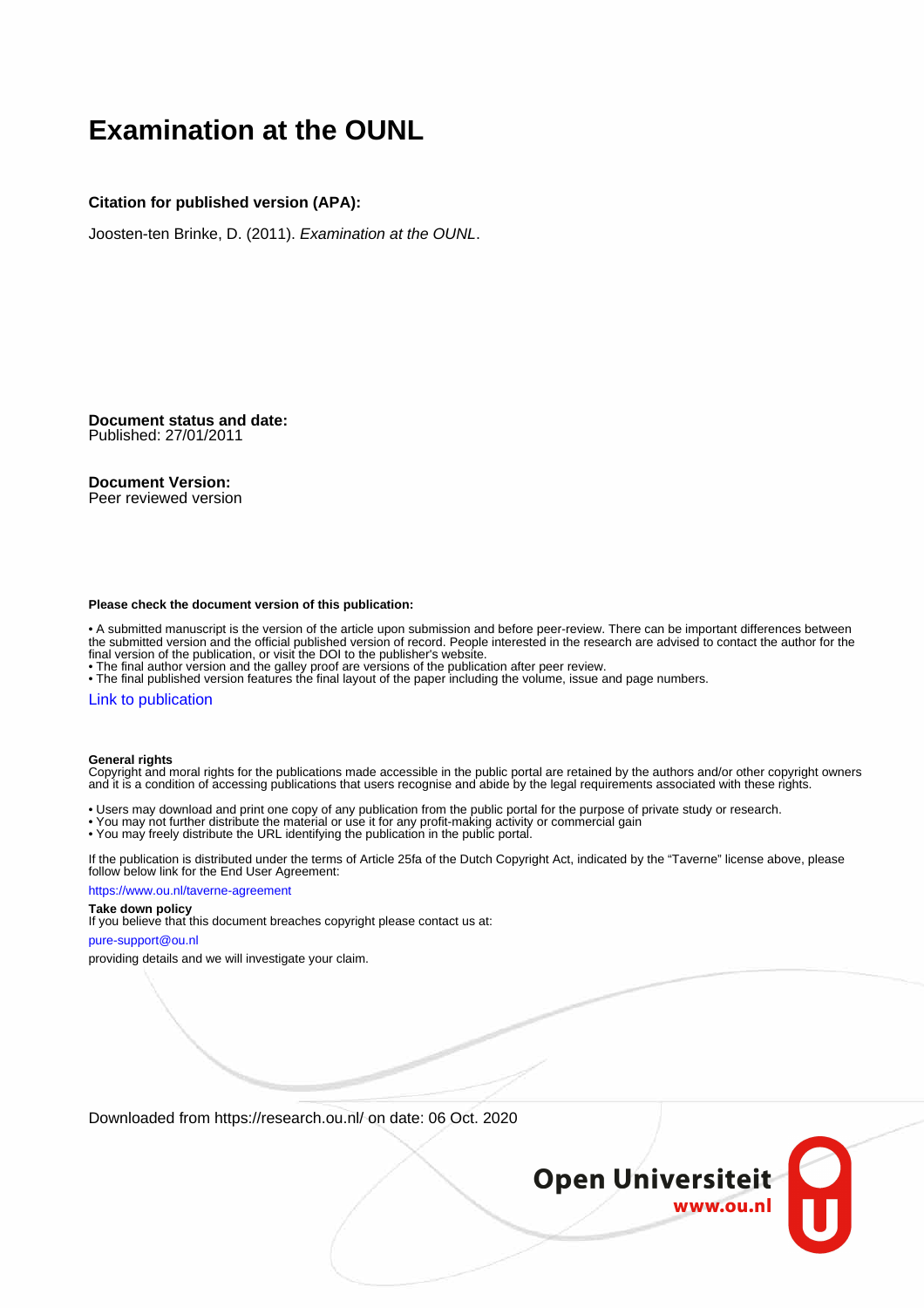







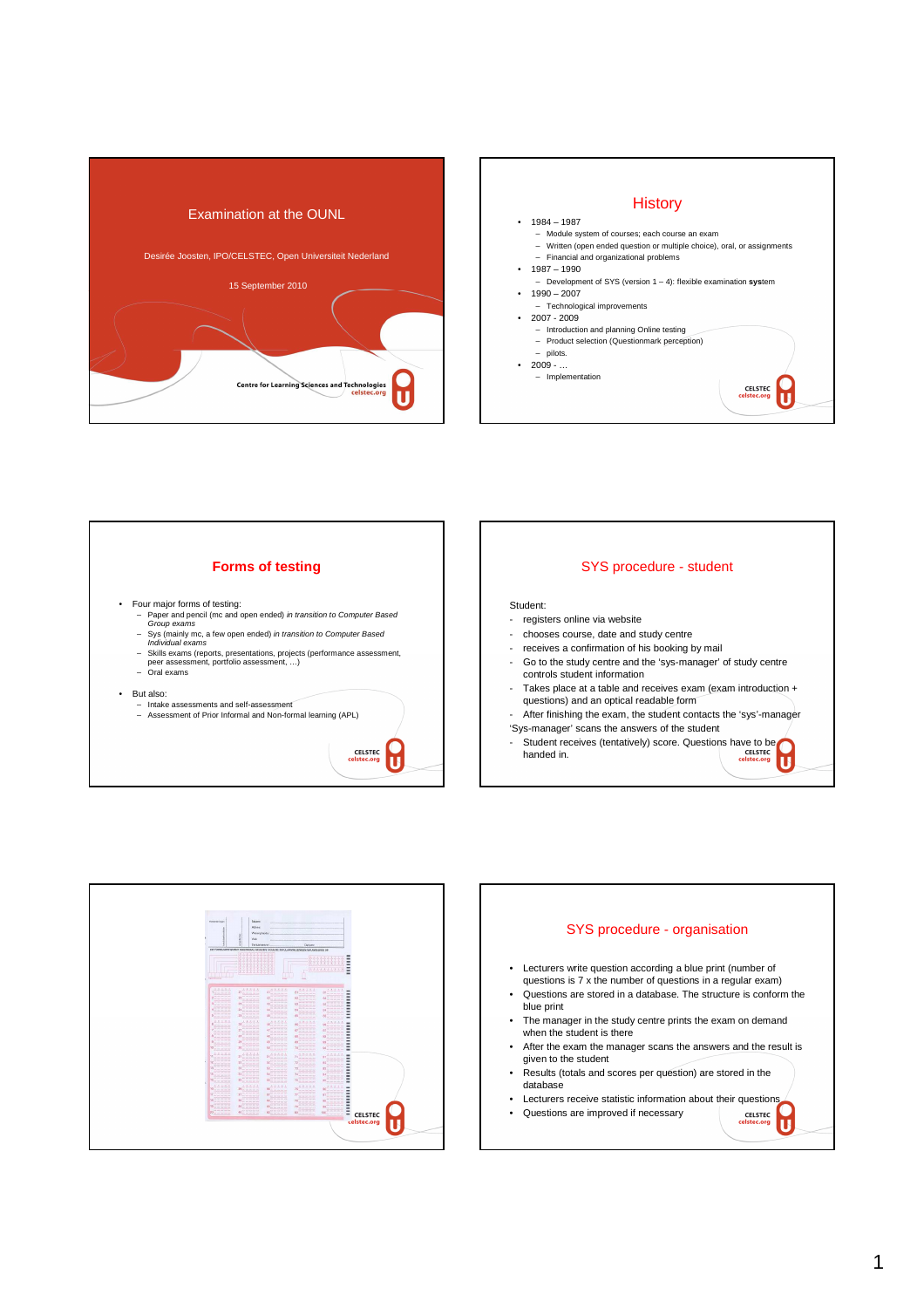| Note: You must click on the "Edit and Lock" button in order to edit this result set.                                                                                                                                                                                                                         |                                                                                                           |                                      |                                               |                    |  |
|--------------------------------------------------------------------------------------------------------------------------------------------------------------------------------------------------------------------------------------------------------------------------------------------------------------|-----------------------------------------------------------------------------------------------------------|--------------------------------------|-----------------------------------------------|--------------------|--|
| View Participant Results   View History of Changes                                                                                                                                                                                                                                                           |                                                                                                           | Distribute: 图 A                      | Recalculate                                   |                    |  |
| <b>Assessment Information</b>                                                                                                                                                                                                                                                                                | <b>Result Set Name</b>                                                                                    |                                      | R08181RT090127                                |                    |  |
|                                                                                                                                                                                                                                                                                                              | <b>Assessment Name</b>                                                                                    |                                      | R08181RT090127                                |                    |  |
|                                                                                                                                                                                                                                                                                                              | <b>Assessment Description</b>                                                                             |                                      | N/A                                           |                    |  |
|                                                                                                                                                                                                                                                                                                              | Perception Assessment Id                                                                                  |                                      |                                               | 84496936029720355  |  |
| Mean 20.76 (69.22%)                                                                                                                                                                                                                                                                                          | <b>Date Created</b><br>Apr 14 2009                                                                        |                                      |                                               |                    |  |
| Median 21.00 (70.00%)                                                                                                                                                                                                                                                                                        | <b>Filters Applied</b>                                                                                    |                                      | No Filter                                     | Group              |  |
| Mode 20.00 (66.67%)                                                                                                                                                                                                                                                                                          |                                                                                                           |                                      |                                               |                    |  |
| Standard deviation 4.58 (15.28%)                                                                                                                                                                                                                                                                             |                                                                                                           |                                      | Date<br>Start: No Filter                      |                    |  |
|                                                                                                                                                                                                                                                                                                              |                                                                                                           |                                      |                                               |                    |  |
|                                                                                                                                                                                                                                                                                                              | <b>End: No Filter</b>                                                                                     |                                      |                                               |                    |  |
| Minimum achieved score 11.00 (36.67%)                                                                                                                                                                                                                                                                        | Special fields                                                                                            |                                      |                                               |                    |  |
| Maximum achieved score 30.00 (100.00%)                                                                                                                                                                                                                                                                       | No Filter                                                                                                 |                                      |                                               |                    |  |
|                                                                                                                                                                                                                                                                                                              |                                                                                                           |                                      |                                               |                    |  |
| Overall assessment pass rate 75.00 (63.03%)                                                                                                                                                                                                                                                                  |                                                                                                           |                                      |                                               |                    |  |
| Overall assessment fail rate 44.00 (36.97%)                                                                                                                                                                                                                                                                  |                                                                                                           |                                      |                                               |                    |  |
|                                                                                                                                                                                                                                                                                                              |                                                                                                           |                                      |                                               |                    |  |
| Click on a question in order to view more details and change question scoring. Click the "Recalculate" button to preview any changes made (e.g.<br>this will not commit changes to the database). When you are satisfied with your changes, click the "Calculate & Save" button to commit the chand<br>Topic | Drep Or<br>Credit                                                                                         | <b>Item Difficulty Item</b><br>0.437 | <b>Discrimination</b><br>$\blacksquare$ 0.495 | Angoff<br>Estimate |  |
|                                                                                                                                                                                                                                                                                                              |                                                                                                           |                                      |                                               |                    |  |
|                                                                                                                                                                                                                                                                                                              | 06 Rechtswetenschappen\R08181<br>Inleiding bestuursrecht\RT\januari 2009<br>06 Rechtswetenschannen\R08181 |                                      | .                                             | 1.111              |  |

| Question Type                                                    |                                                 | Multiple Choice    |            |                                                        |            |            |
|------------------------------------------------------------------|-------------------------------------------------|--------------------|------------|--------------------------------------------------------|------------|------------|
| Maximum score                                                    |                                                 | $\mathbf{1}$       |            |                                                        |            |            |
| Minimum score                                                    |                                                 | $\alpha$           |            |                                                        |            |            |
| Difficulty                                                       |                                                 | 0.571              |            |                                                        |            |            |
| Discrimination                                                   |                                                 | 0.547              |            |                                                        |            |            |
| Number of participants who were<br>119<br>presented the question |                                                 |                    |            |                                                        |            |            |
| question                                                         | Number of participants that responded to<br>119 |                    |            |                                                        |            |            |
| <b>Ouestion ID</b><br>32                                         |                                                 |                    |            |                                                        |            |            |
| Revision #<br>å                                                  |                                                 |                    |            |                                                        |            |            |
| <b>Question MID</b>                                              |                                                 | 23829780           |            |                                                        |            |            |
| <b>Ouestion LID</b>                                              |                                                 | 94731221           |            |                                                        |            |            |
| Drop Or Credit                                                   |                                                 |                    |            |                                                        |            |            |
| Outcomes                                                         |                                                 |                    |            | Number and percentage of participants achieving scores |            |            |
|                                                                  | Original Scores                                 | <b>Edit Scores</b> | All        | <b>Upper 27%</b>                                       | Middle 46% | Lower 27%  |
| 0 afdeling 2.2                                                   | $\bullet$                                       |                    | 8(6.7%)    | 0(0.0%                                                 | 1(0.8%)    | 7(5.9%)    |
| 1 afdeling 3.2                                                   | $\bullet$                                       |                    | 3(2.5%)    | 0(0.0%                                                 | 1(0.8%)    | 2(1.7%)    |
| 2 afdeling 3.7                                                   | 1                                               |                    | 68 (57.1%) | 28 (23.5%)                                             | 36 (30.3%) | 4(3.4%)    |
| 3 afdeling 8.1.1                                                 | $\circ$                                         |                    | 40 (33.6%) | 5(4.2%)                                                | 16 (13.4%) | 19 (16.0%) |
|                                                                  | Recalculate<br>No response                      |                    | ۰          | ۰                                                      | ۰          | ۰          |